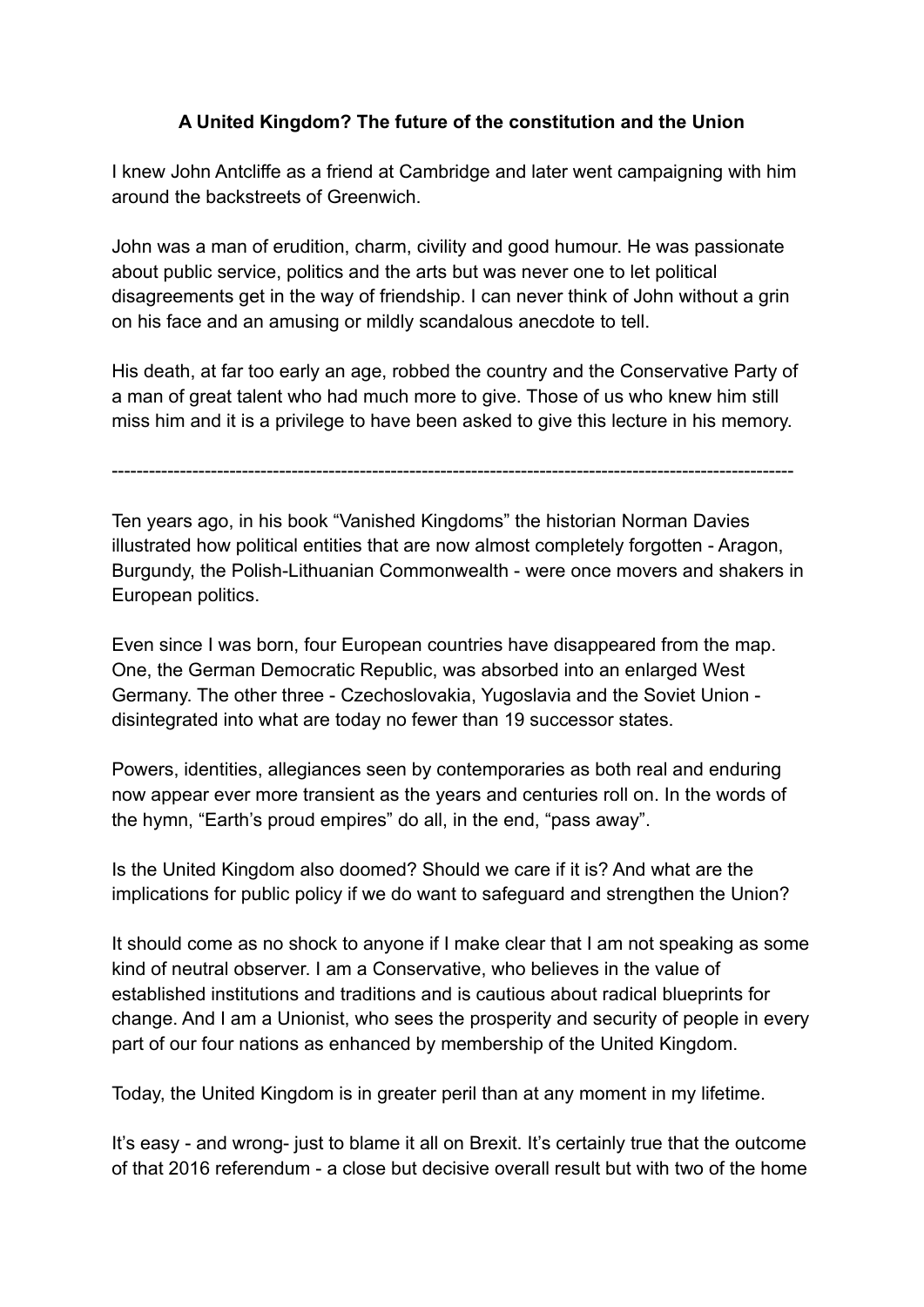nations voting to leave and two to remain - has bruised relationships within the United Kingdom. But what that referendum did was to crystallise tensions that had been building up over many years.

In Northern Ireland, demographic change has eroded the Unionist majority. In the last five years, for the first time since the establishment of Northern Ireland Unionists have comprised only a minority of members elected both to the devolved Assembly at Stormont and to represent Northern Ireland at Westminster.

We should know more when the 2021 census results are published, but now roughly 40 to 44 per cent of the population of Northern Ireland identify as Unionist and British and the same proportion as Nationalist or Republican and Irish, with between 12 and 20 per cent unaligned. The future of the Union in Northern Ireland rests on the continuing consent of sufficient numbers of unaligned and moderate Nationalist voters.

In Scotland, the independence referendum of 2014 produced a decisive majority against separation but by a much narrower margin than most pundits had expected at the start of the campaign. Just a year later we saw the SNP tsunami at the 2015 General Election.

The Scottish National Party has just one strategic objective - separation from the United Kingdom - which it pursues ruthlessly. Meanwhile the Unionist parties in Scotland, despite sharing the same strategic goal, have found it hard to put aside old political differences and find ways to work together to advance the cause of the United Kingdom.

Welsh nationalism, historically centred on language and culture rather than politics, has in recent years taken on a sharper political edge, with Cardiff Bay keen to claim the same powers as Holyrood. Though recent poll findings of an upsurge in support for Welsh independence failed to translate into support for Plaid Cymru candidates, we have already, in the wake of last week's Senedd election, seen the First Minister and the Welsh Labour Party, despite their commitment to Wales staying in the UK, call for still more powers to be transferred from United Kingdom to devolved level.

English nationalism has manifested itself not as demands to break free from the UK but rather as a growing assertion of English identity and deepening indifference about whether the Union survives.

Whereas in 1966 the crowds supporting England's World Cup team brandished Union Flags, you are now much more likely to see the cross of St George at both rugby and football internationals. This year's census seems certain to continue the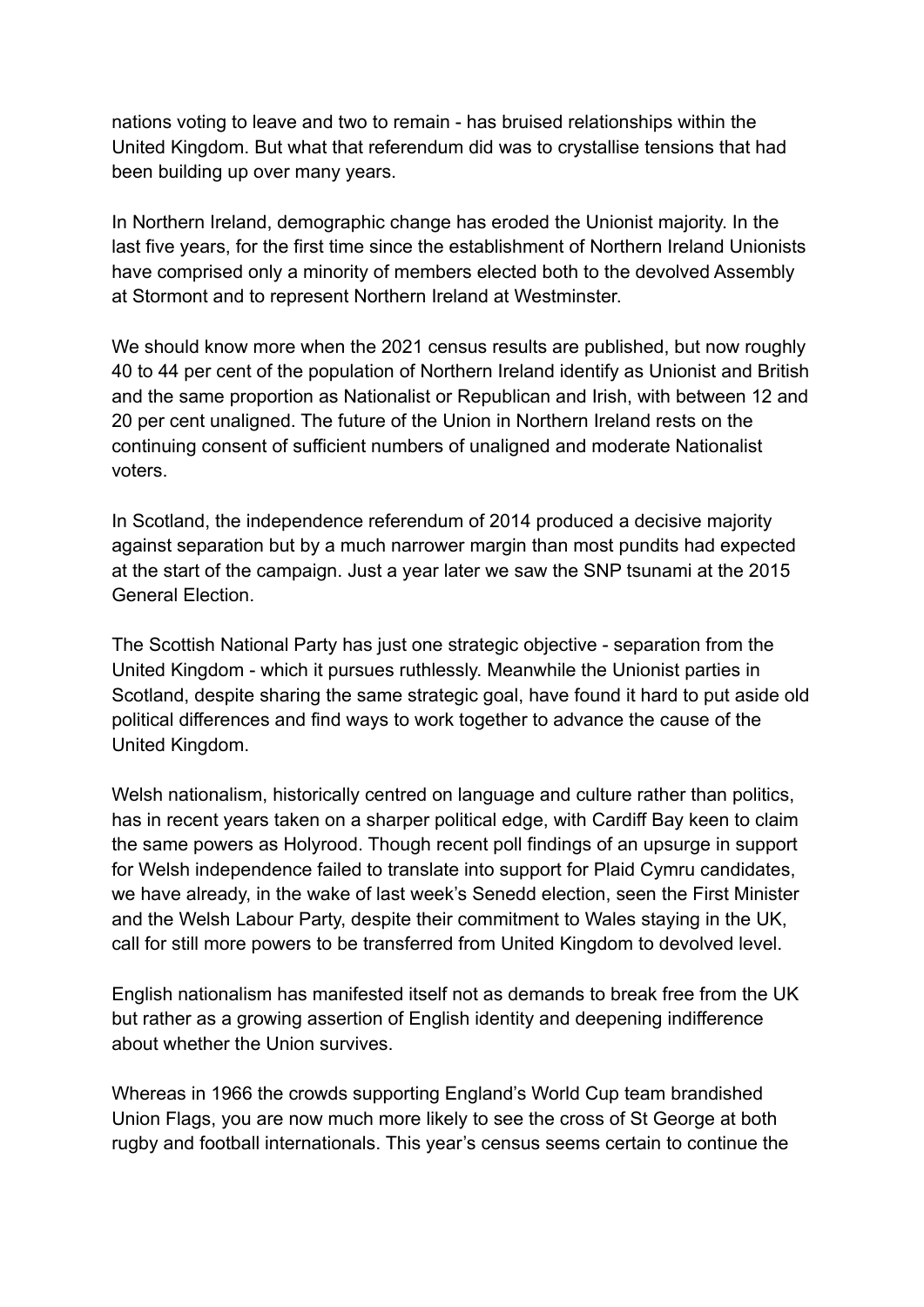trend towards more people describing their primary national identity as English rather than British.

Lord Ashcroft's opinion research, in October 2019, found that while only a tiny proportion of the English would actually welcome Scotland or Northern Ireland seceding, most English people felt that the other nations do disproportionately well out of current constitutional and particularly financial arrangements.

More recent polling, by YouGov, in January this year, showed a majority of people in England believing that Scotland would be independent within 10 years, with seventeen percent said that they would be pleased at the prospect and a further 28 per cent said they were not bothered by it. English indifference is as great a threat to the United Kingdom as Scottish nationalism. The UK government, and for that matter the UK's Opposition, have to argue and win the case for the United Kingdom not just in Scotland or Northern Ireland but in England too.

Those poll findings matter because of course there can be no question today of the United Kingdom holding together save through consent - in the case of Northern Ireland a principle written into international treaty and for Scotland, Wales and England a statement of political reality.

Whatever the outcome of the current debate about a second independence referendum in Scotland (and for what it's worth I am firmly with the Prime Minister in that argument), those of us who wish to maintain and strengthen the United Kingdom need to identify and adopt an effective strategy to shift public opinion and rebuild support for the Union.

What lies behind these shifts in the public mood in all parts of the UK?

There is truth in Linda Colley's analysis, published in her book "Britons" in 1992, that the idea of "Britishness" was an eighteenth and early nineteenth century project that united both elites and the people more generally in a determination to defend the Protestant Settlement; resist in turn Jacobite pretenders and revolutionary France, and in the wake of the Seven Years War to build and administer a global empire. In her final chapter Colley questioned whether, in a now secular country, with friendly (albeit sometimes fractious) relationships with our continental neighbours, and in which Britain's imperial pomp really is "one with Nineveh and Tyre", there is any longer the essential ideological cement to hold the kingdom together.

However, Colley's thesis is not a sufficient explanation of what has happened. The last relic of protestantism in British politics (Northern Ireland is a different matter) disappeared with Harold Wilson's victories in 1964 in Glasgow and Liverpool seats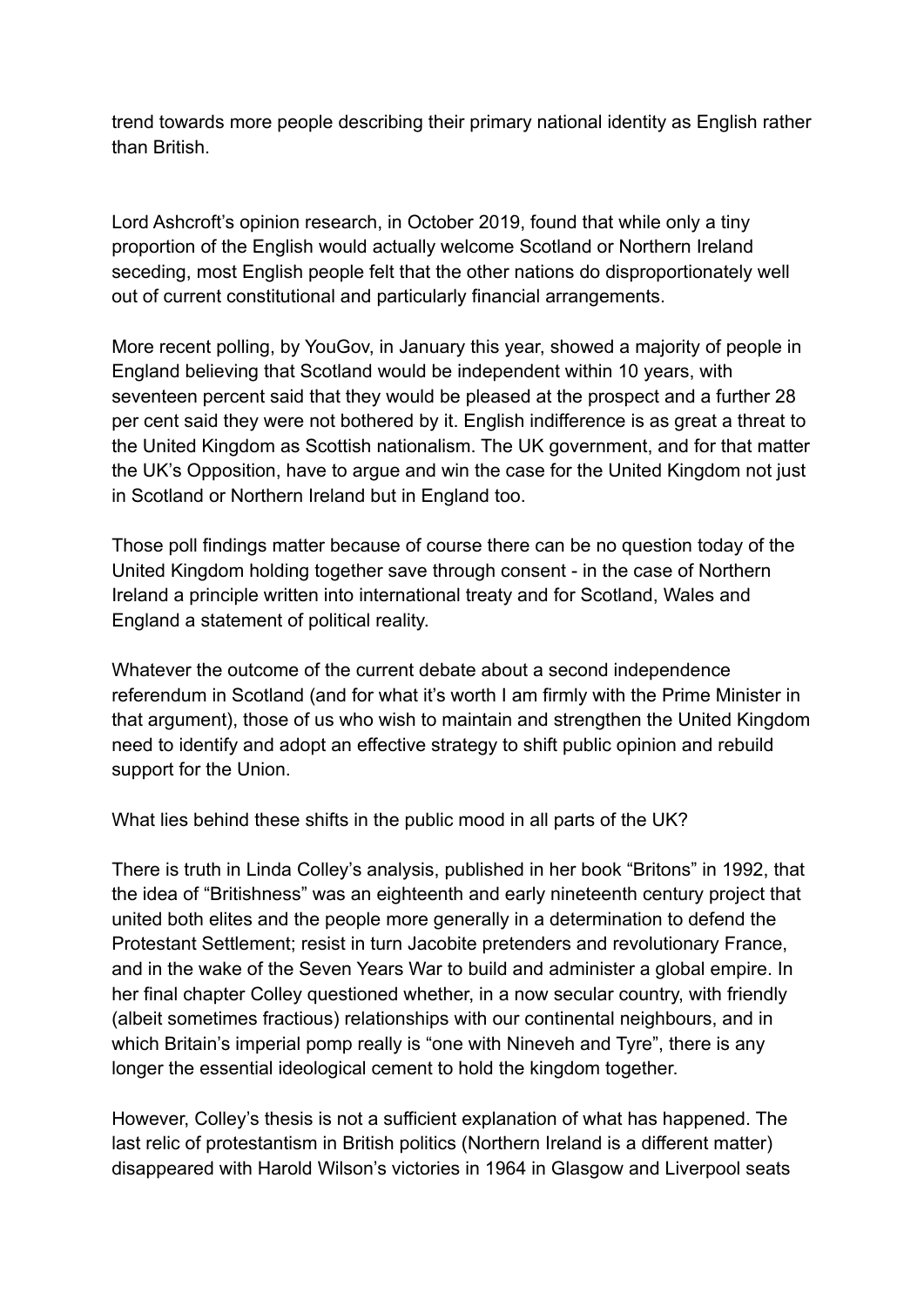where the so-called "Orange vote" had long returned Conservative MPs. Almost all Britain's imperial territories had gained independence by the end of the Heath government in 1974. Yet as recently as 2010 there were just six Scottish National Party MPs returned to Westminster at the General Election.

The rise of nationalism in all parts of the United Kingdom is, yes, due in part to particular developments here, but is also part of a much wider phenomenon in Europe and the wider democratic world of public impatience with and disaffection from systems of government, political institutions and established political parties.

Too many people in too many parts of all four nations came to believe that their interests were being ignored by those in power. We can debate what weight to attribute to particular elements: the decline of heavy industry and traditional mass manufacturing from the 1960s on, the financial crash of 2008/9 and the public's sense that the institutions that they held responsible were paying no penalty, the impact of global competition and the digital revolution that have upended and are continuing to transform long-held assumptions about work and careers.

These have added up to rapid, deracinating economic and social change, in the face of which many people have looked to local ,and regional identities for reassurance and a sense of rootedness.

To that one needs to add the new political dynamic stemming from the devolution settlements of the late 1990s. Newspapers and broadcast media in Edinburgh or Cardiff report and discuss public policy chiefly in terms of players and policies in the devolved governments and parliaments rather than Whitehall and Westminster - a focus on devolved institutions and controversies that ends up unintentionally making the government and politics of the United Kingdom seem still more distant from the people of Scotland and Wales.

The challenge facing those of us who want to see the United Kingdom survive and prosper is daunting.

Part of the answer must continue to be relentless pressure on nationalists to answer the difficult questions about life outside the UK, questions they often prefer to avoid. What currency would Scotland have? Which central bank would support that currency? How would an independent Scotland pay the bills for public services when its spending exceeds its income? What would happen to the NHS in Northern Ireland were it to join an Irish Republic with a different system for financing medical treatment? Would Dublin or Brussels pick up the bill for the £10 billion transferred every year from the UK Exchequer to Northern Ireland?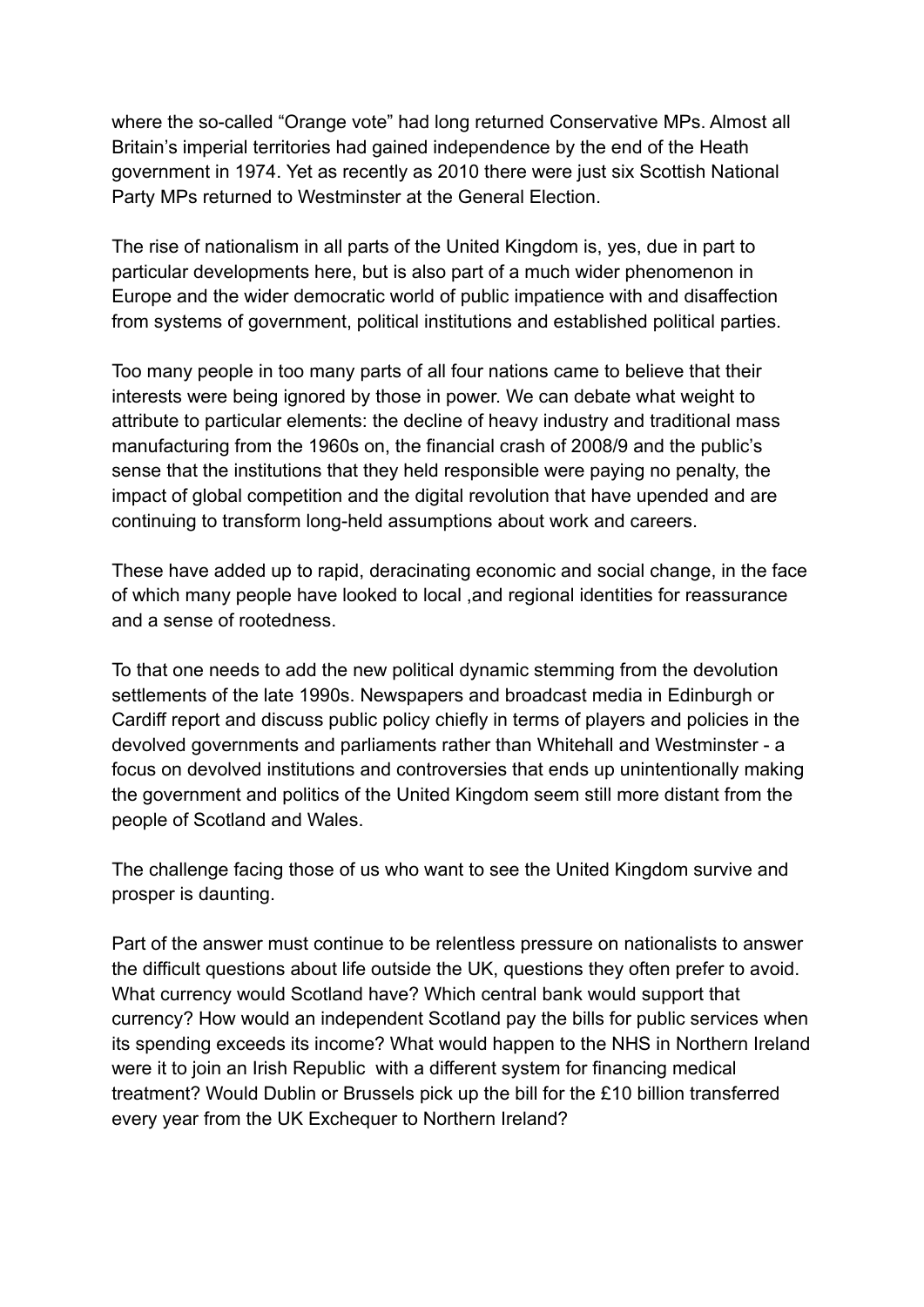But it will not be enough to warn of the material and financial risks of separation. Those risks were and still are real but those of us who support the United Kingdom also need to take to heart the message of the last seven years.

In 2014, a campaign that was framed almost entirely in negative terms about the cost of Scottish independence got the "Better Together" campaign over the line to victory but failed to deliver any strategic shift of opinion in Scotland in favour of unionism.

Two years later, a campaign to remain in the European Union, which once again rested almost entirely on painting a bleak picture of life outside, went down to defeat in the face of a leave campaign whose language and argument - indeed its very slogan "Take Back Control"- was grounded in an appeal to identity and values, and it is on that ground that United Kingdom unionists need to be able to win.

The starting point has to be that you can be patriotically English, Scots, Welsh or Northern Irish and at the same time take pride in and feel loyalty to the United Kingdom and the institutions which underpin its constitution.

In Northern Ireland it also means going further. David Trimble, in his acceptance speech at the Nobel Peace Prize ceremony, spoke of how Northern Ireland had in the past too often been a "cold house for catholics". Today, the greatest risk to Northern Ireland staying part of the United Kingdom would be if men and women who think of themselves as Irish come to believe that the only sure way to protect that identity was to seek a border poll and Irish unification.

For most people in our country today identity is not a binary choice.

Unsurprisingly for a Conservative, I'm going to quote Edmund Burke, an Irishman whose first seat in parliament was Wendover in my own former constituency and who is buried a few miles away in Beaconsfield, and in particular the famous passage from his *Reflections on the Revolution in France:* 

*"To be attached to the subdivision, to love the little platoon we belong to in society , is the first principle (the germ as it were) of public affections. It is the first link in the series by which we proceed towards a love to our country and to mankind".* 

Note the words: the first link, not the final one; the first principle.

The point that Burke recognised was that most of us live perfectly comfortably with multiple, overlapping loyalties and identities. Imagine for example a proud Welshman, living in in a new residential estate in say Milton Keynes, a supporter of Liverpool at football, Glamorgan at cricket, a keen member of his local tennis club,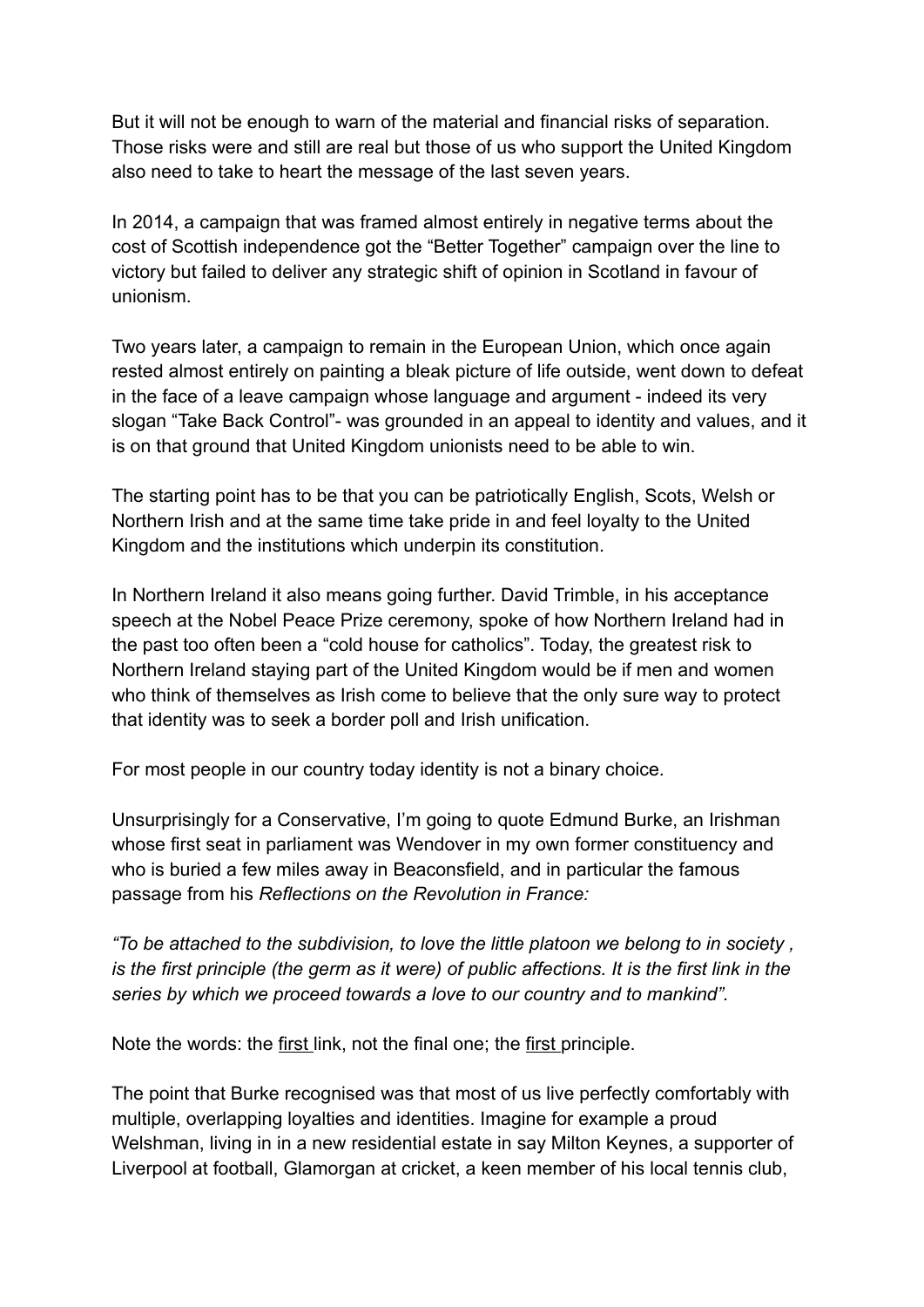serves on the residents association committee, a member of the methodist church who looks forward to celebrating Diwali with his Gujarati-heritage wife who, by the way, was born in Leicester, educated in Glasgow, is branch secretary of the Royal College of Nursing at the local hospital and on the committee of the local Conservative Party.

Identity does not have to be exclusive. In most people's lives it isn't.

The United Kingdom is made up of four much older nations, each of which is itself heterogeneous in character: Shetland, with its Nordic affinity, Aberdeenshire and Galloway feel a long way from metropolitan Glasgow; Cornwall very definitely has its own history and identity, with any notion that either local authority or parliamentary constituency boundaries cross the Tamar regarded as an insult to the memory of Bishop Trelawny; within Northern England, Tyneside feels very different from Yorkshire, as if some echo of the distinct identities of Bernicia and Deira had lingered on over the centuries. Gwynnedd is a long drive from Gwent and for geographical reasons North and South Wales have economic ties with different parts of England.

Civic loyalties and both economic and cultural distinctiveness add to the complexity of any debate about identity. I remember going as a United Kingdom Minister to Derry to discuss with the Chamber of Commerce and others how the UK government could help to deliver a City Deal. One message that came through very powerfully at that meeting was that the deal for Derry/Londonderry had to be very different from the one that we were discussing for Belfast. The same message came through clearly in Scotland: what worked for Glasgow wasn't the same as for Edinburgh or for Moray.

There isn't time this evening to give more than the barest acknowledgment of how the emergence of a global economy and the fact of large scale movements of people has led to Britain and Ireland (like Germany, France, Spain, Sweden and others) becoming more ethnically diverse. Our thinking about what it means to be English or Scottish or Welsh or Northern Irish or British has to take account of and reflect that reality.

Nor is this just an inner city issue. In my old Aylesbury constituency, the town of Aylesbury made up more than half of my electorate. When I went into a school assembly in the town, I used to reckon that between a quarter and two fifths of the children there came from Commonwealth or Central European communities. For those children, let alone for their descendants, ideas about identity that are based on nineteenth century notions of ethnic or linguistic homogeneity will be, at best, meaningless, at worst utterly repugnant and divisive.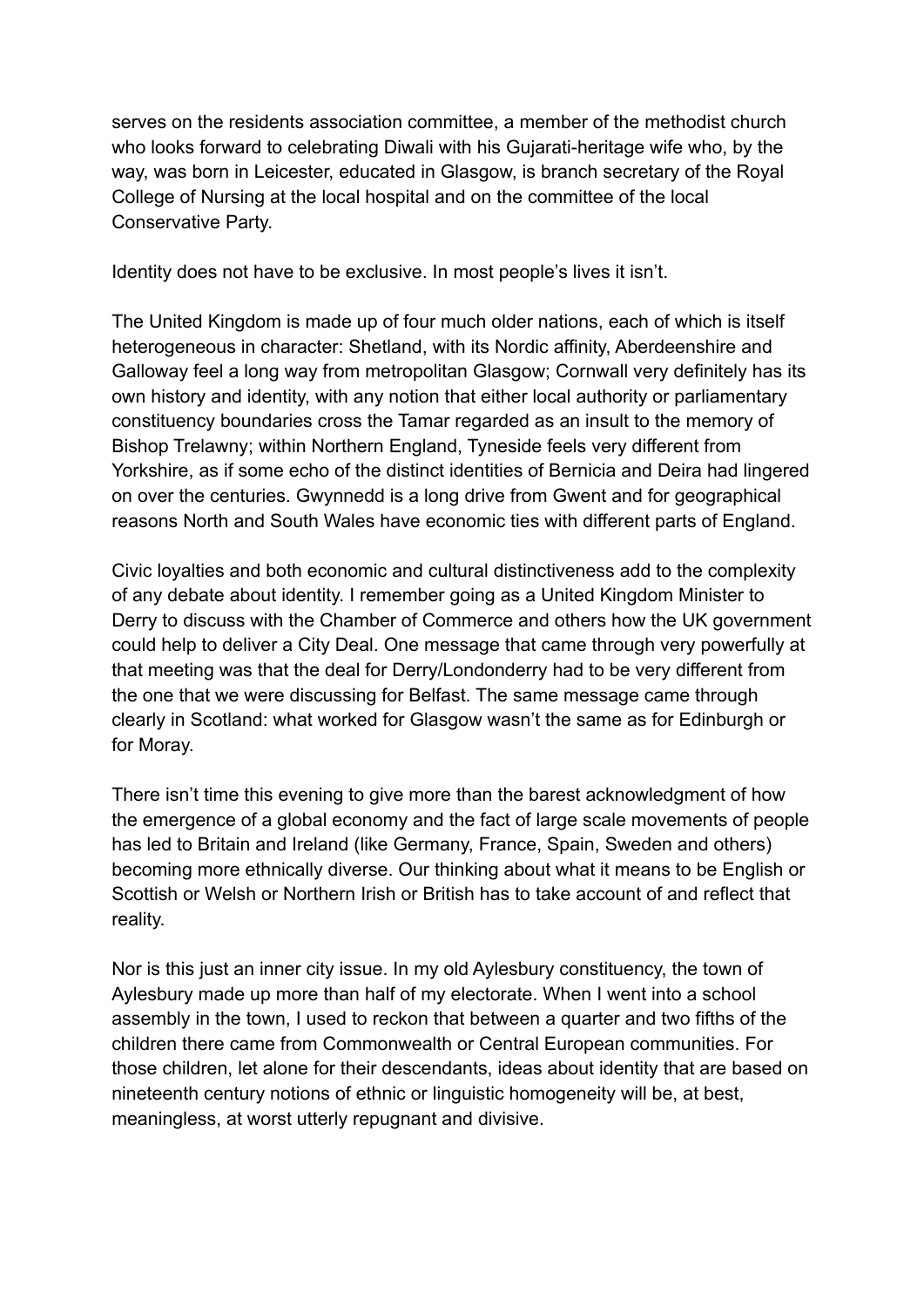So, what is to be done? What is the positive case for the United Kingdom? And how can we ensure that the government and parliament of the UK, the constitutional and political wiring of our country, reflect both the importance of the Union but also the fact that the United Kingdom today is diverse and multi-layered.

So, let's start with the positive case - the mission statement for the United Kingdom, and let me suggest four elements.

First, the United Kingdom is an economic, monetary and fiscal union. No country, note even the United States, is immune from the impact of turbulent markets economic shocks. But the Bank of England and the UK Treasury are in a far stronger position than their counterparts in a small nation to protect businesses and families in every part of the country. It was the financial muscle of the United Kingdom that Gordon Brown deployed in 2008 to rescue Scotland's leading financial institutions. Every day, every week money raised in taxes from those in the UK who are prospering is transferred through the UK Exchequer into support for places and families that need help. A United Kingdom internal market, with common rules on product safety and standards of manufacture, and an absence of tariffs between different parts of the UK means that the salmon processor in Rosyth can sell his produce freely to supermarkets in Swansea or Southend, or a paint manufacturer in North Wales can supply car -makers in Falkirk or Washington New Town without worrying about additional chemical regulations.

Second, the UK is a social union in which, as we have seen in the last year, the scientific, financial and health policy strengths of the UK have delivered a vaccination programme which is saving lives in every part of the country. Where, too, a common system for financing state pensions, disability and unemployment benefits from a progressive, UK-wide tax system gives the same safety-net of social protection to all.

Third, the UK is a defence and security union. In the last few years Russian ships and aircraft have tested our alertness, particularly in the seas and airspace North of Scotland; both hostile states and criminal gangs have mounted cyber attacks on government, parliament and numerous private sector companies; the Russian state carried out a chemical weapons attack inside the United Kingdom; terrorists have continued to plan murder in every part of the UK, and organised crime has exploited the most vulnerable people in our society through sexual abuse, drug and people trafficking. In England, Scotland, Wales and Northern Ireland alike it is the defence and security resources of the United Kingdom - our armed forces, security and intelligence agencies that are the most potent guarantors of the safety and security of individuals and families against these threats.

Fourth, the United Kingdom is a union of values. In an age when both Russia and China are challenging the western model of liberal democracy and the rule of law,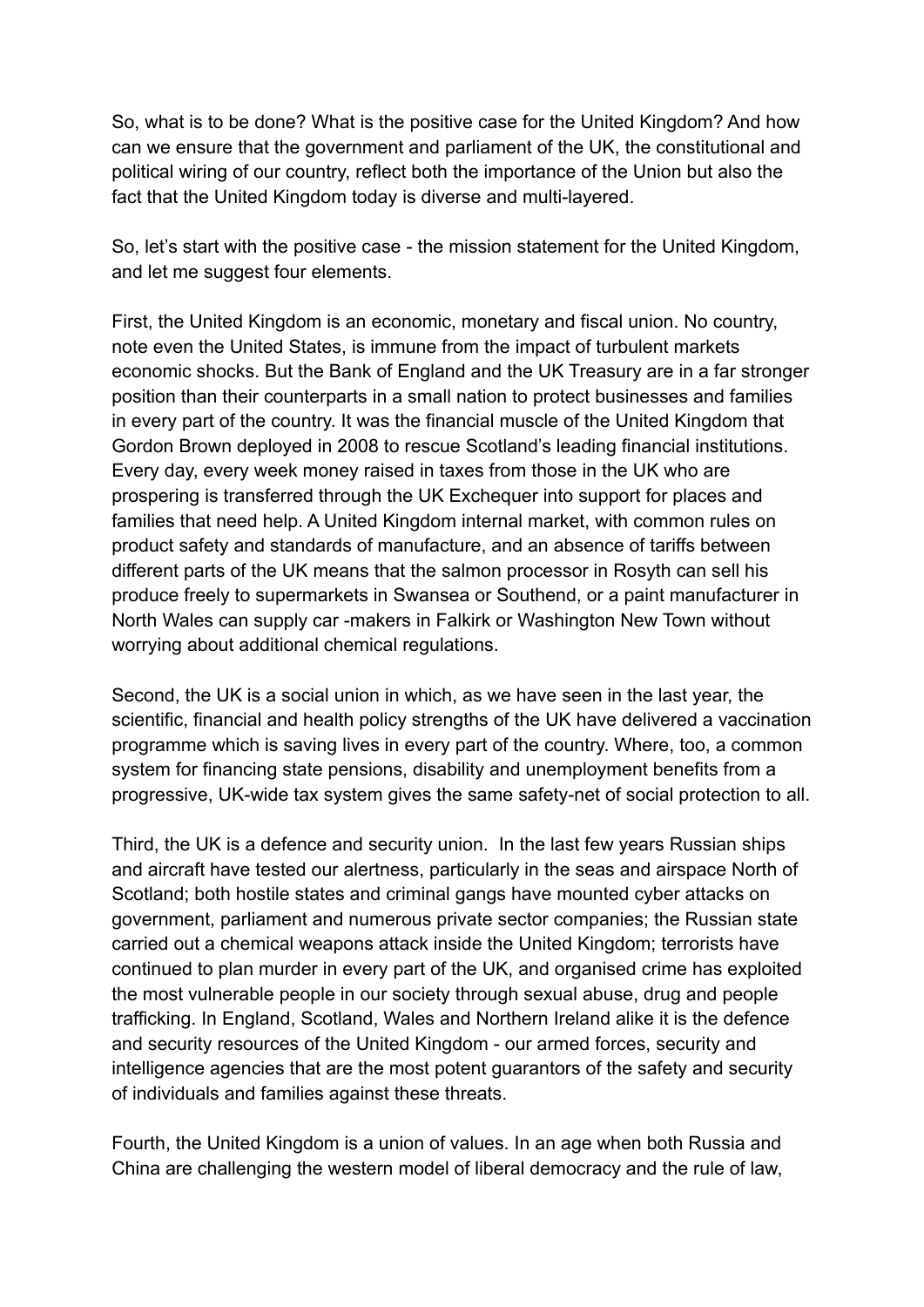the United Kingdom is able to draw on a rich history of lawmaking and the gradual evolution of constitutional government: from the laws of Ine, Alfred and Hywel Dda to the Declaration of Arbroath, Magna Carta, the Glorious Revolution, the Claim of Right and the works of Blackstone and Stair. The recent history of Northern Ireland illustrates the savagery and destructive power of terrorism and sectarian hatred but also, in the form of the peace process, albeit imperfect and incomplete, shows that statesmanship, democratic institutions and a commitment to resolving political differences through exclusively peaceful means can start the process of healing and reconciliation.

Much of the history of twentieth century Europe can be written as a history of aggressive nationalisms, sectarian conflict and ethnic cleansing. Even today, in the Western Balkans and Eastern Europe, as well as in many other parts of the world,old hatreds linger. For all its faults the United Kingdom has found a way to enable large numbers of people to live peacefully together in a relatively small territory, and to respect different histories and identities.

Common values coupled with the diplomatic and economic weight of the UK also enable the United Kingdom to do far more to shape global action to address the climate crisis and promote international development than would be possible for any of the home nations acting on its own.

There are plenty of good songs for supporters of a United Kingdom to sing - and I haven't yet mentioned the arts, sciences or the vast network of family ties that unite people of Scottish, Welsh, English and Irish ancestry.

But what are the implications for public policy?

This month we mark 22 years of devolved government in Scotland and Wales. The changes of the 1990s transformed irreversibly the political landscape of the United Kingdom. We are not going to win the case for the Union either by carping about flaws in the devolution settlements or thinking that devolving yet more powers will somehow do the trick. Rather, our starting point must be that our vision for the United Kingdom is of effective devolution within a strong UK: not as some half-inhalf-out compromise, nor something to tolerate reluctantly (let alone as a temporary stepping stone to a different constitutional future) but as a settled state.

What is needed from all sides is a commitment to constructive partnership and mutual respect. Of course this presents challenges. When devolution was first introduced, one political party held office and could command majorities at Westminster, Holyrood and Cardiff Bay. Now, a different political party is in charge in each of those three jurisdictions, with the need for cross-community consent to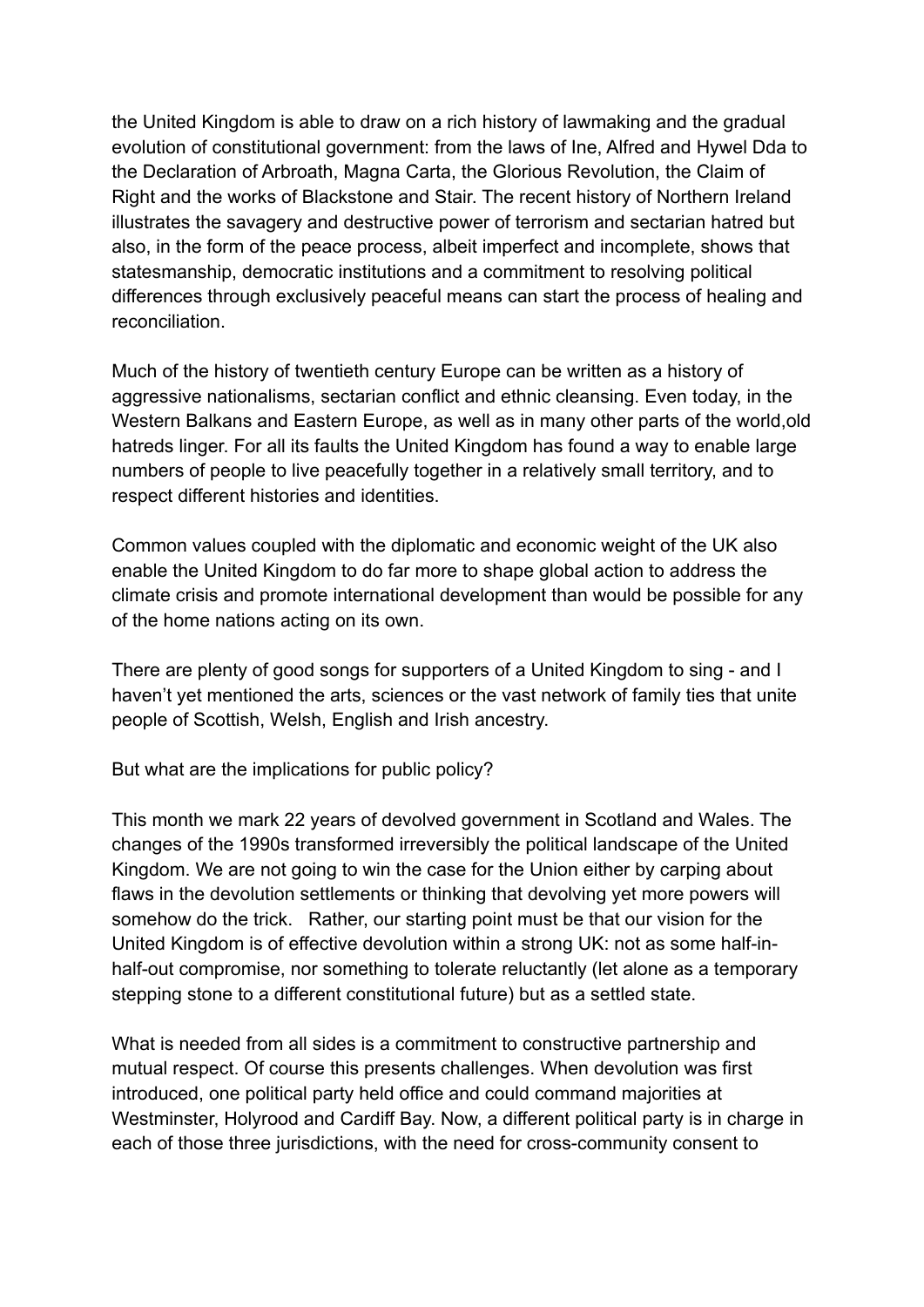enable the Northern Ireland Executive to take a clear position on anything being an additional layer of complexity.

Alongside a commitment to partnership and to making the devolved settlements work, the UK government can and should be more confident about its own role in the three devolved nations. I remember when in government being surprised at the reluctance of some of my ministerial colleagues even to visit Scotland, Wales or Northern Ireland, let alone to organise United Kingdom events and announcements there.

A United Kingdom Minister in Aberdeen, Anglesey or Armagh isn't making some kind of colonial visit nor does she or he need permission from the devolved government. That Minister is representing one of the two legitimate, elected governments of that part of our country.

And we need to get away from the wrongheaded idea that because the devolved nations all have two elected governments - each with complementary responsibilities for policy - the relationship can only be combative and adversarial.

The Johnson government is right to make it its key strategic priority to "level-up" educational and economic opportunities for people and communities who have for many years felt ignored and left behind. If the political and constitutional system that exists fails to deliver what people want and expect, whether you define that in terms of living standards or the quality of public services or security, discontent will fester and grow. People in Strabane or Merthyr Tydfil or Dundee should be as much entitled to benefit from levelling-up as much as their fellow-citizens in Middlesbrough or Grimsby.

An economic, educational and social transformation on the scale that the Prime Minister wants cannot be achieved simply by issuing instructions from an office in Whitehall. For those ambitious government policies to work they will have to be tailored to the needs of the different parts of this country and the people living in those areas will need to feel that they have a stake in their success.

I came to the conclusion, on the basis of my experience in the Cabinet Office, that whether it's delivering an industrial strategy, or high quality apprenticeships, or integrated transport or a joined-up plan to implement net-zero carbon, we are likely to get better and faster results, and to encourage innovation and experiment, if these things are done by the central government of the UK working in genuine partnership with elected devolved, local and regional leaders, who in turn are able both to use their convening power to rally business, education, cultural and third sector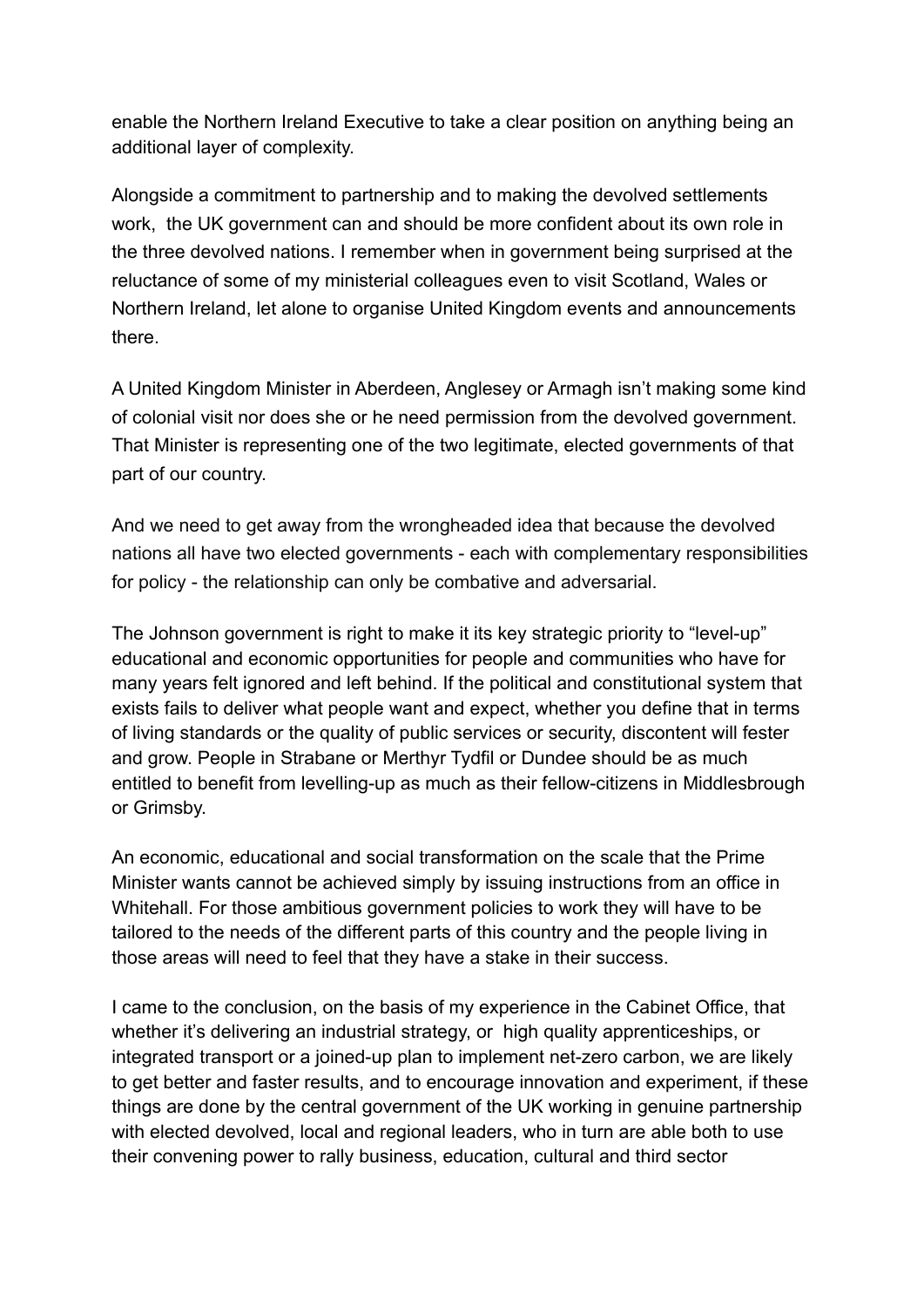organisations and through their endorsement give additional democratic legitimacy to the plan.

A lot of this is already happening: city deals in all four parts of the United Kingdom; broadband initiatives between the UK government and local authorities in rural Scotland; UK, devolved and local government support for spaceports and for landmark cultural projects like the V & A in Dundee.

Seen in the context of a commitment to partnership and mutual respect, the Johnson government's decision to replace EU regional spending programmes with a UK fund shouldn't be seen as a threat but as a way to engage the full leverage of the United Kingdom government in work to drive economic regeneration, skills training and technological innovation in all parts of the UK.

Those of us who argue for partnership need to be realistic. We will never persuade the current First Minister of Scotland that devolution is working well. Her over-riding strategic objective is independence.

But it isn't the ardent nationalists that we have to persuade but the pragmatic, sensible, moderate people whose votes will in the end determine whether the United Kingdom survives or not. When I met the distillers on Islay (I got *some* good gigs in government!), they were clear about their priority. They wanted their roads fixed to cope with the number of whisky tourists now visiting the island: they didn't care very much about whose competence it was to do it - they just wanted their two elected governments to work together and sort it out.

Intergovernmental relations are not defined by fixed moments, or set-piece events. Good relationships don't begin and end with a meeting in Downing Street. Rather, they require a culture of joint working and constant dialogue embedded between the governments that continues in the background, usually away from the headlines.

Even on the fraught issue of Europe, officials from Whitehall and devolved departments worked together to map out the new UK-wide common frameworks that are now needed to ensure that, as regulatory powers previously exercised at EU level come to be exercised by the relevant authorities within the UK, businesses can continue to buy and sell freely across the UK's internal market.

That collaborative work was what businesses in all parts of the UK told us they wanted, and it showed that many of those UK-wide frameworks could be light-touch or even handled exclusively at the devolved level. At the end of the process, out of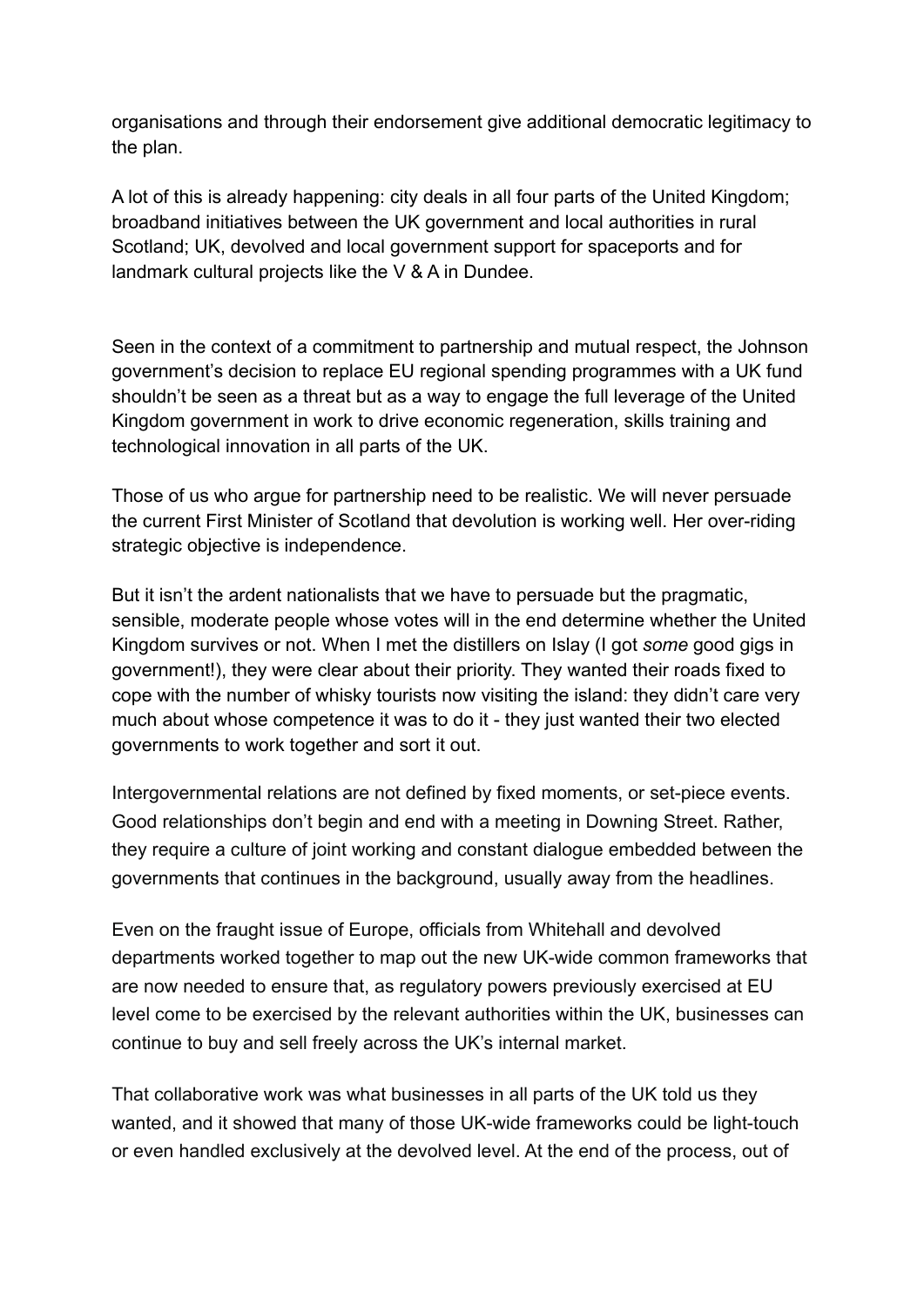153 areas of policy where EU rules intersected with devolved competences, there were just four areas where disagreements remained unresolved.

All well and good, but the risk of the United Kingdom fracturing is now so serious that it cannot be enough to rely on goodwill and relationships of trust established between individuals who, whether Ministers or civil servants, are rarely in post for more than a few years. We need habits of partnership to be nurtured and supported by procedural, institutional and political reform.

Much work has already been done on this theme - including by the Commons Select Committee on Public Administration and Constitutional Affairs, the House of Lords Constitution Committee, the Constitution Unit, the Constitution Reform Group, the Institute for Government, the Bennett Institute, and the Dunlop, Smith and Silk reports. Gordon Brown has called for fundamental reform of the UK's constitution and Professor John Denham, a formidable Minister in the Blair and Brown governments, has written extensively about England's place in the United Kingdom.

There is no shortage of policy ideas. What is needed are political decisions to make choices and act upon them.

I make no claim to have devised a perfect blueprint for reform. But let me offer a few suggestions for change: to the machinery of government in Whitehall; to intergovernmental structures; to Parliamentary scrutiny and cooperation; the place of England in the UK, and (not to reopen old wounds but because, especially when dealing with Northern Ireland, the subject is unavoidable) how to develop the future relationship between the UK and the European Union in ways that strengthen rather than harm the United Kingdom.

First then, the formal machinery of the UK government, at both Ministerial and official level should be strengthened to improve union awareness and union capability across the whole of Whitehall. The pattern of devolved and United Kingdom responsibilities today is much more complex than that established back in 1998. That's due partly to the devolution of further powers in later legislation and partly also to the impact of Brexit, which has involved the return to the United Kingdom of more than a hundred policy responsibilities that interact with devolved powers.

At present, Departments vary enormously in their understanding of how devolution affects them. In part that reflects the extent to which devolved issues intersect with a particular Department's responsibilities and partly it's down to the priority that an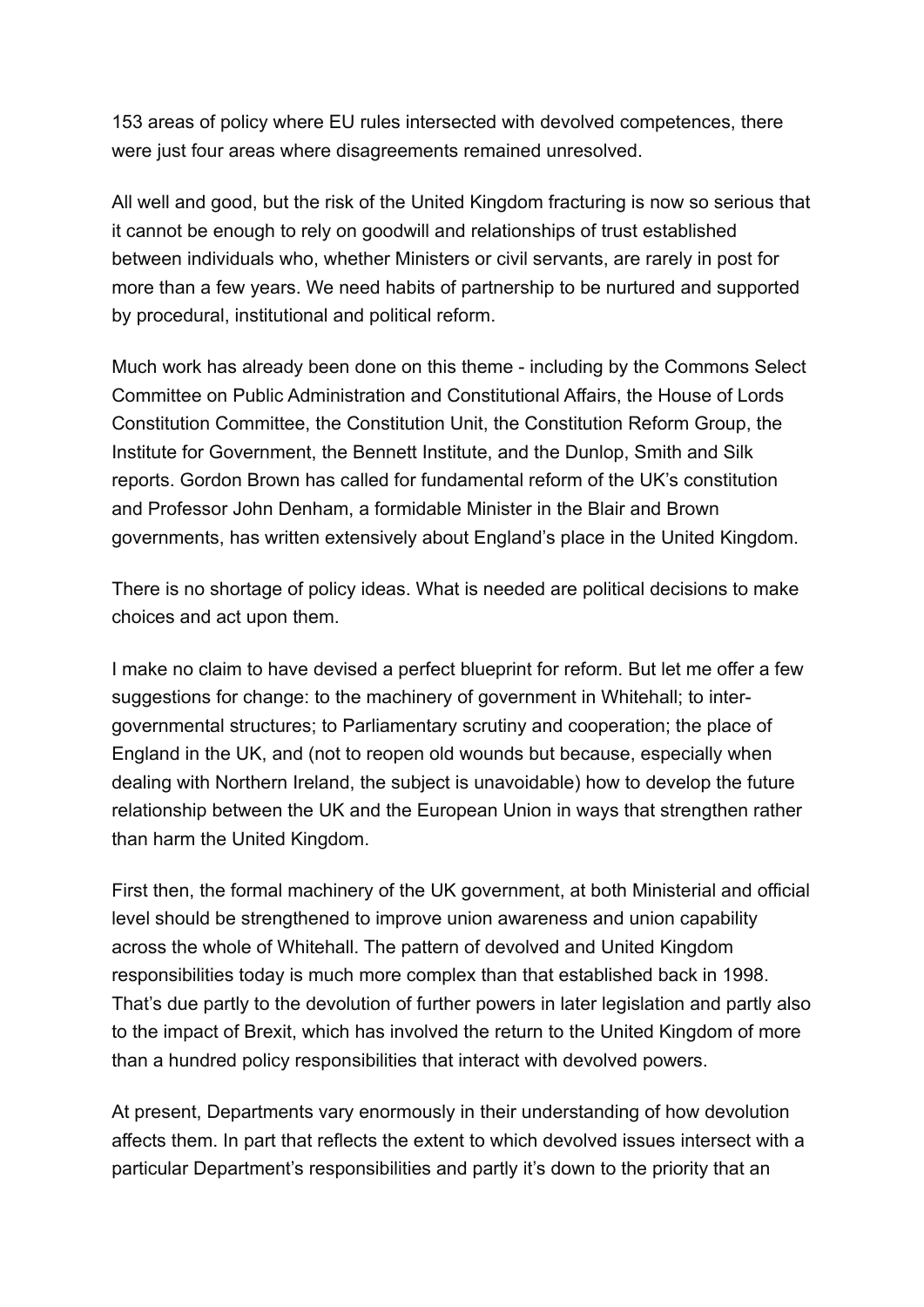individual Secretary of State or Minister gives to such matters. Whitehall is not good at implementing cross-departmental strategies without a strong steer from the centre and some kind of institutional mechanism to monitor the implementation of policy across departments and hold Ministers and Permanent Secretaries to account.

Lord Dunlop has proposed designating a senior minister, probably in the Cabinet Office as having overall responsibility to make sure that all government policies contribute to strengthening the Union and that all Departments are alive to the legal competences and political sensitivities of the devolved nations. A beefed-up civil service structure would support that Minister and the three territorial Secretaries of State and there would be a determined effort to improve the Union and devolved capability of the civil service. That has to be right. Union, including devolution capability needs to be written into the system for the appraisal and promotion of civil servants. If we are to institutionalise habits of partnership and mutual trust we need to have a system in which every senior civil servant should have had experience of working with or working within one of the devolved administrations.

Second, the process and structure of intergovernmental arrangements between the UK government and the three devolved administrations, the Joint Ministerial Committee or JMC system, needs a reboot.

In 2016 the UK and devolved governments actually reached agreement on a set of reforms to the system, only for them to be vetoed at the last minute by Martin McGuinness in a row over how devolved ministers should engage with foreign governments, but the measures agreed then by Conservative, Labour and SNP administrations are still a decent basis for change: a regularised timetable for meetings, including those of the Prime Minister with First Ministers, rotation of venues between the four nations, provision for the commissioning of joint work (surely a need reinforced by our experience of the pandemic), and opportunities for more informal discussions between Ministers.

In the months and years ahead, both devolved and United Kingdom governments will want to amend retained EU law. There will be more and more cases where a new policy has devolved as well as UK implications, such as where the negotiation and agreement of an external trade or climate deal is a reserved power but the practical implementation of whatever is agreed touches on devolved competences. It makes sense in such circumstances to have established forums and processes which ensure that the particular interests and priorities of each part of the United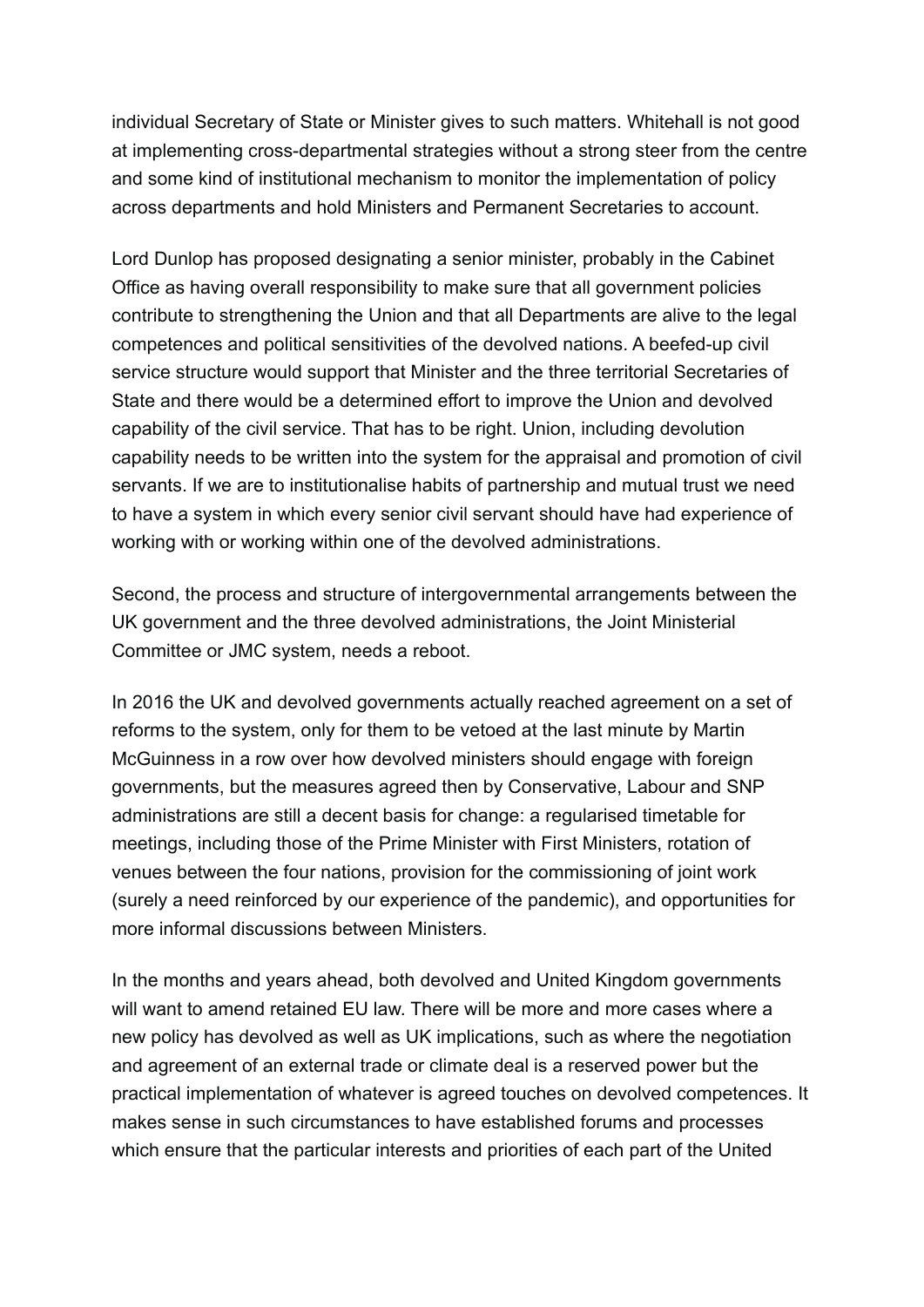Kingdom have been identified and, wherever possible, a common approach has been endorsed by all.

The present JMC system isn't up to scratch and I hope that the still ongoing Inter-Governmental Review of those arrangements will conclude in a package of agreed reforms.

Third, Parliament needs to raise its game. There seems to me to be a strong case for a Select Committee, possibly a Joint Committee drawn from both Commons and Lords, with a remit to look cross-departmentally at the interaction of government policies with devolution, including responsibility for questioning the relevant senior Minister if the Dunlop proposal to create such a post were carried through.

It should also be possible for Parliament to develop closer relationships and more frequent meetings and conversations with the Scottish Parliament, Sennedd and Northern Ireland Assembly. The experience of online working during the last 14 months ought to make such exchanges easy to establish without the need for lots of extra travel.

I would also like to see the Standing Orders of the different Parliaments and Assemblies allow for joint work where there was agreement amongst the parliamentarians themselves that such an initiative was right.

Fourth, the "English Question". If English disillusion and indifference persists, the United Kingdom will remain in peril.

A classic federal model won't work for the United Kingdom because England is too big and the so-called regions of England are bureaucratic fictions that mean nothing to the majority of people living in them. A system of governance in England that was less centralised and sought opportunities for devolution would deliver better outcomes in terms of economic regeneration but also, I believe, reduce the sense of alienation that exists in too many places and stimulate civic pride.

Ben Houchen in the Tees Valley, Andy Street in the West Midlands and Andy Burnham in Greater Manchester have each shown how an elected mayor can galvanise thinking and action to deliver economic results for their area and act as a champion for local interests and priorities - demonstrating to voters that democratic politics really can make a difference to their lives.

And I want to see this government grasp the challenge of how to devolve more power in non-metropolitan areas. In England outside the city-regions I see unitary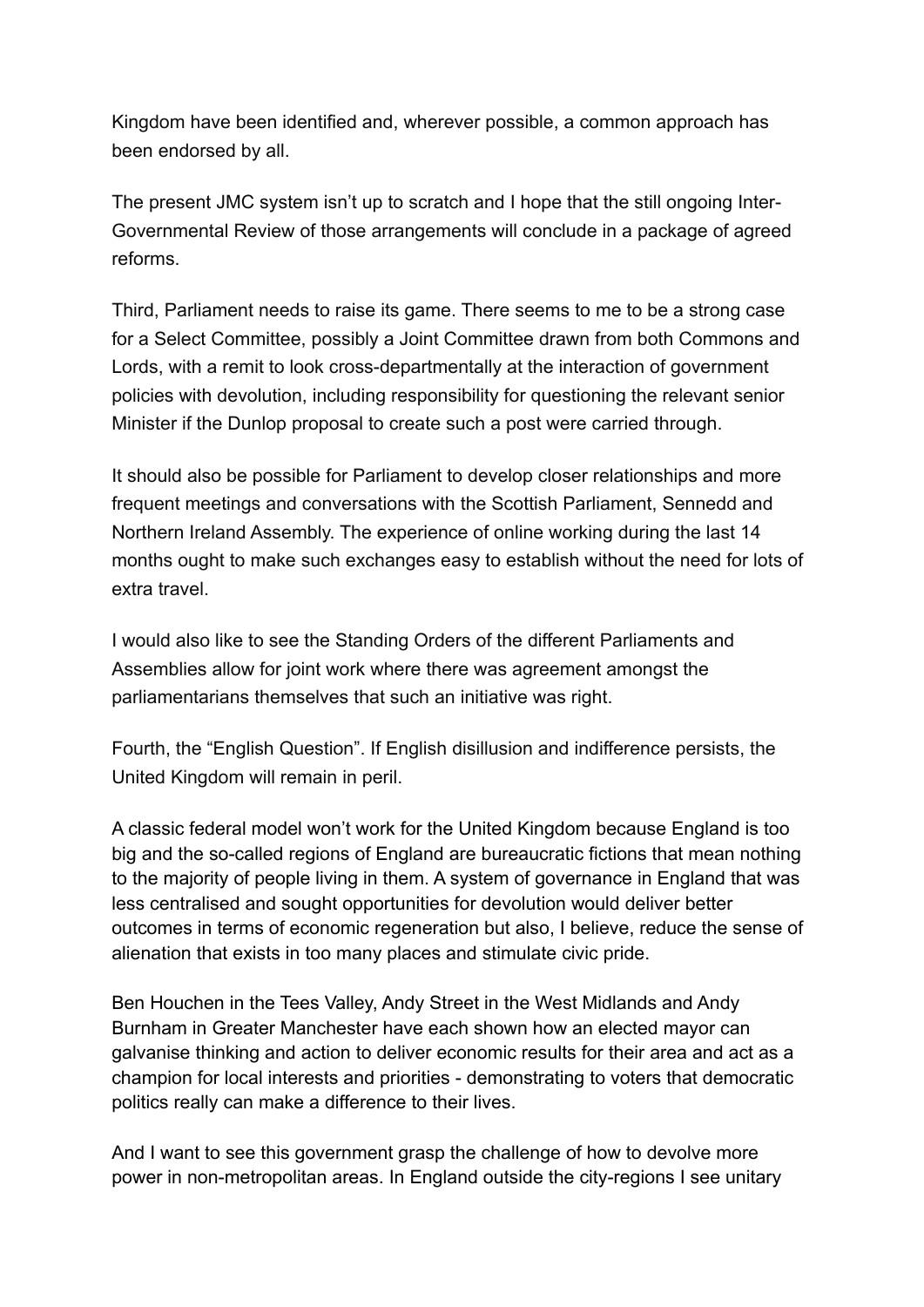county and borough authorities as the way forward, big enough to think and plan strategically but with historic civic identities that mean something to the people they represent. Of course such reforms can be controversial. Conservative authorities in Dorset and Buckinghamshire argued fiercely over different models of unitary government, as did Labour councils in South Yorkshire over the role of their metromayor. But I hope that the government continues to encourage reform. Devices like citizens' assemblies could play a useful role identifying compromises and ways forward.

Alongside further devolution within England there should be a distinct place for England's voice in the constitutional structures of the United Kingdom. In the JMC, or whatever succeeds it, there needs to be a Minister in attendance who knows that his or her job is to represent the English interest, leaving responsibility for brokering an overall and preferably UK position with the Cabinet Minister in the chair. And I'm attracted by the idea of a standing consultative body of England's mayors, counties and boroughs which UK Ministers would meet on a regular basis.

Devolution within England would not only help reconnect people in the largest UK nation with the democratic process, it would also have a beneficial impact on the unionist cause more generally. Institutionalising devolution throughout the United Kingdom would make devolution to Scotland, Wales and Northern Ireland seem part of a broader pattern of decentralised, collaborative government in which relationships and dialogues take place not only between the devolved administration and the United Kingdom government but amongst those different national, regional and sub-regional leaders.

I would add this point: devolution shouldn't be limited just to England. As the Smith Commission noted, there is a powerful case to say that the devolved government in Scotland (I would add Wales and Northern Ireland too) is itself too centralised and that greater powers should be devolved to cities, counties and regions within those three nations.

Fifth, and very briefly, Europe. I am not arguing for the United Kingdom to rejoin the EU. But for many people, including for majorities in both Scotland and Northern Ireland, the sense of being European is one aspect of the multiple identities that I spoke of earlier. For now, having gone through the seismic quake of Brexit we are living through a series of aftershocks. But as we go forward I believe that friendship, close strategic cooperation and the rebuilding of people to people ties between a UK outside the EU and the other democracies of Europe would help some of the scars in Scotland and Northern Ireland to fade.

The United Kingdom is a remarkable example of a successful multi-national state: a peace project long before the European Union was dreamed of. Through the UK, the